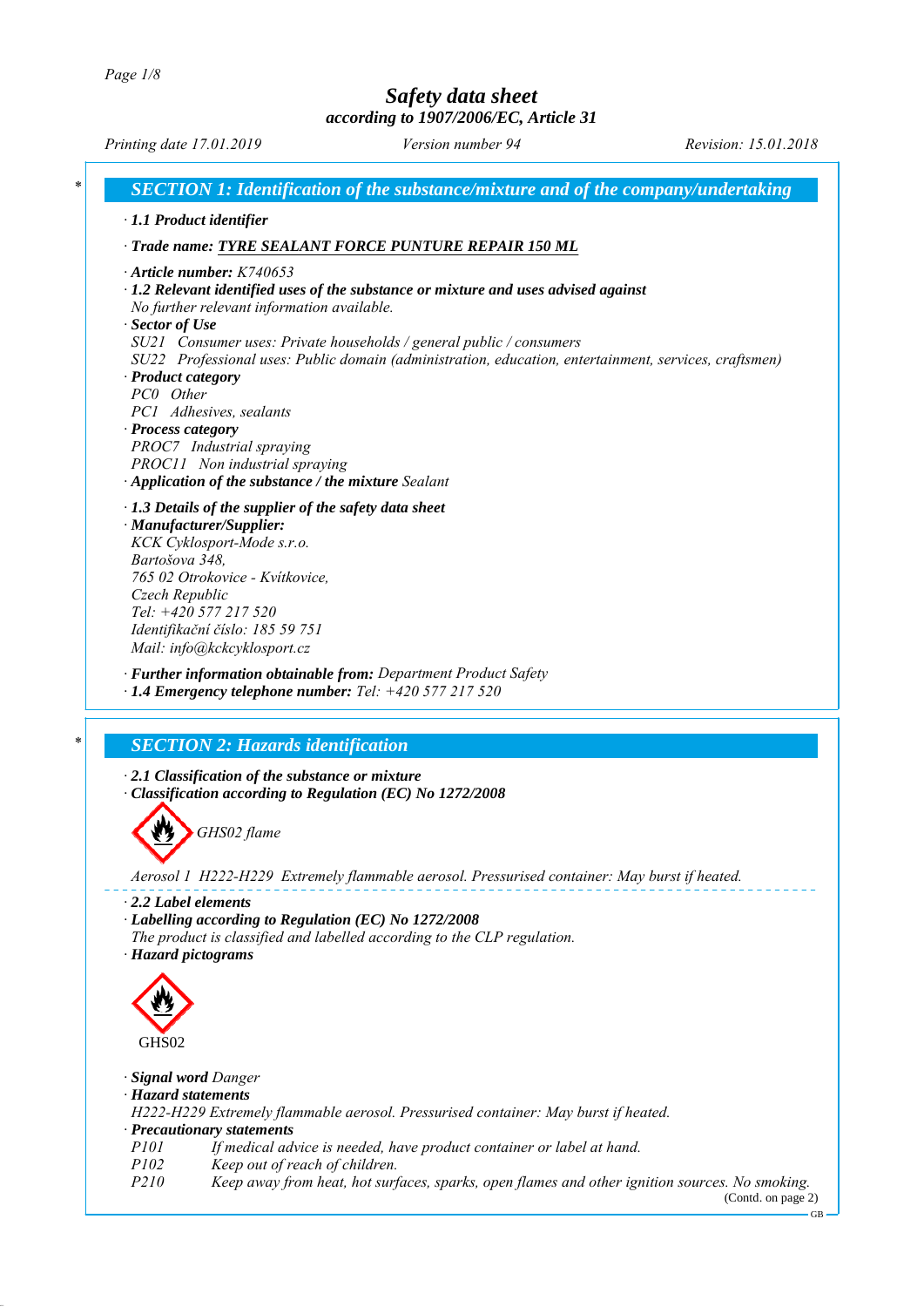*Page 2/8*

# *Safety data sheet according to 1907/2006/EC, Article 31*

*Printing date 17.01.2019 Revision: 15.01.2018 Version number 94*

(Contd. of page 1)

## *Trade name: TYRE SEALANT FORCE PUNTURE REPAIR 150 ML*

- *P211 Do not spray on an open flame or other ignition source.*
- *P251 Do not pierce or burn, even after use.*
- *P260 Do not breathe spray.*

*P410+P412 Protect from sunlight. Do not expose to temperatures exceeding 50 °C/122 °F.*

*P501 Dispose of contents / container in accordance with regional regulations.*

*· 2.3 Other hazards*

*· Results of PBT and vPvB assessment*

*· PBT: Not applicable.*

*· vPvB: Not applicable.*

## *\* SECTION 3: Composition/information on ingredients*

*· 3.2 Chemical characterisation: Mixtures*

*· Description: Mixture of substances listed below with nonhazardous additions.*

| $\cdot$ Dangerous components:                                                                            |                                                                                              |                                                              |                 |
|----------------------------------------------------------------------------------------------------------|----------------------------------------------------------------------------------------------|--------------------------------------------------------------|-----------------|
| $CAS: 74-98-6$<br>EINECS: 200-827-9<br>Index number: $601 - 003 - 00 - 5$<br>$Reg.nr.: 01-2119486944-21$ | propane                                                                                      | $\bigotimes$ Flam. Gas 1, H220<br>Press. Gas (Comp.), $H280$ | $20 - 25\%$     |
| $CAS: 106-97-8$<br>EINECS: 203-448-7<br>Index number: $601 - 004 - 00 - 0$<br>Reg.nr.: 01-2119474691-32  | butane                                                                                       | $\leftrightarrow$ Flam. Gas 1, H220                          | $12.5 - 5.20\%$ |
| $CAS: 75-28-5$<br><i>EINECS: 200-857-2</i><br>Index number: $601-004-00-0$<br>Reg.nr.: 01-2119485395-27  | isobutane<br>$\mathbf{1}$ .<br>$\cdot$ 1<br>$c_{1}$ $1$ $1$ $1$<br>$\mathbf{1}$ $\mathbf{1}$ | $\bigotimes$ Flam. Gas 1, H220                               | $12.5 - 5.20\%$ |

*· Additional information: For the wording of the listed hazard phrases refer to section 16.*

## *\* SECTION 4: First aid measures*

*· 4.1 Description of first aid measures*

*· After inhalation: Supply fresh air; consult doctor in case of complaints.*

- *· After skin contact: Generally the product does not irritate the skin.*
- *· After eye contact: Rinse opened eye for several minutes under running water.*
- *· After swallowing: Drink plenty of water and provide fresh air. Call for a doctor immediately.*
- *· 4.2 Most important symptoms and effects, both acute and delayed No further relevant information available.*
- *· 4.3 Indication of any immediate medical attention and special treatment needed*

*No further relevant information available.*

# *\* SECTION 5: Firefighting measures*

#### *· 5.1 Extinguishing media*

*· Suitable extinguishing agents:*

*CO2, powder or water spray. Fight larger fires with water spray or alcohol resistant foam.*

- *· 5.2 Special hazards arising from the substance or mixture*
- *During heating or in case of fire poisonous gases are produced.*
- *· 5.3 Advice for firefighters*
- *· Protective equipment: Mouth respiratory protective device.*

## *\* SECTION 6: Accidental release measures*

*· 6.1 Personal precautions, protective equipment and emergency procedures Mount respiratory protective device.*

(Contd. on page 3)

GB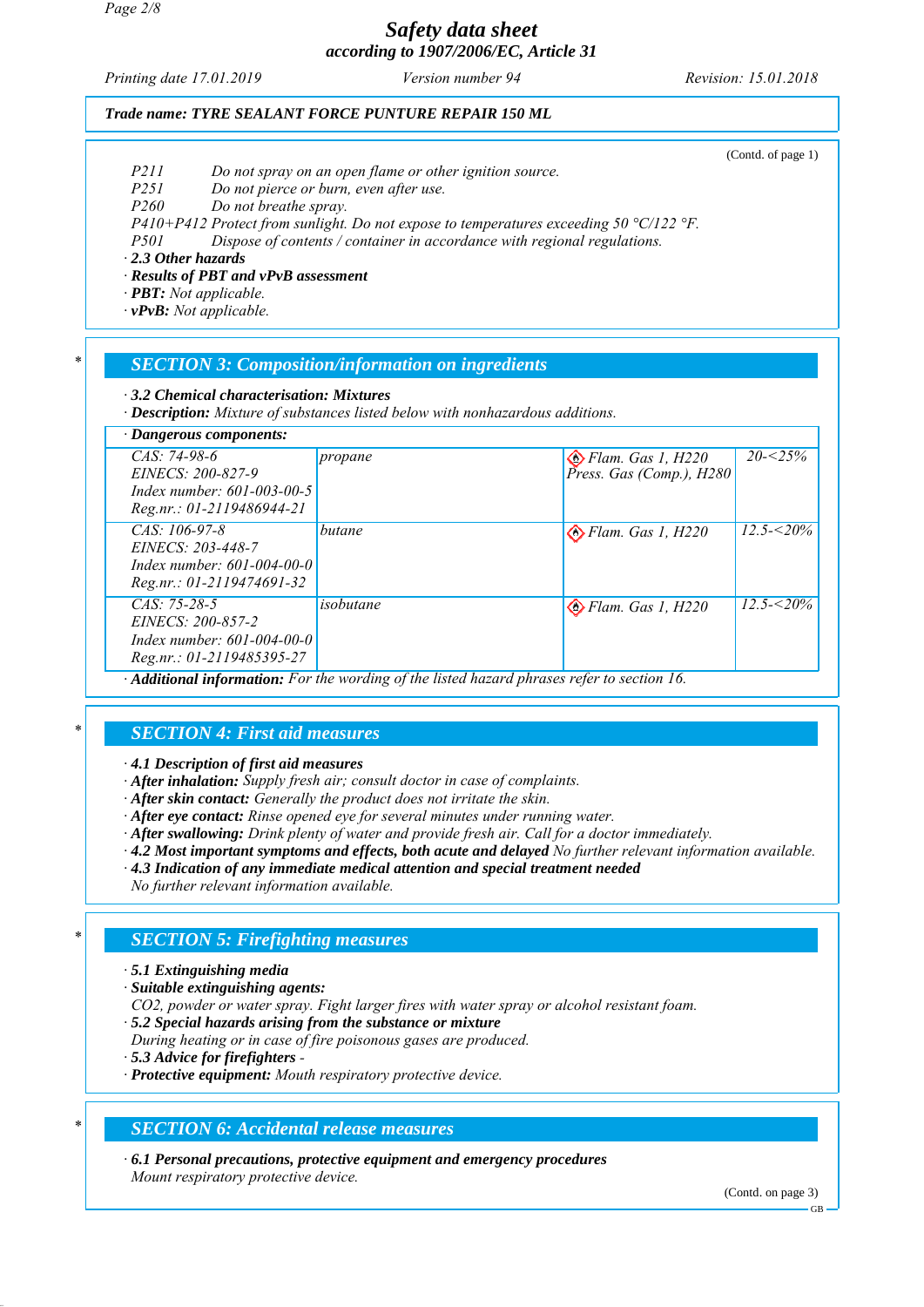*Printing date 17.01.2019 Revision: 15.01.2018 Version number 94*

## *Trade name: TYRE SEALANT FORCE PUNTURE REPAIR 150 ML*

(Contd. of page 2)

*Wear protective equipment. Keep unprotected persons away.*

*· 6.2 Environmental precautions: Do not allow to enter sewers/ surface or ground water.*

*· 6.3 Methods and material for containment and cleaning up: Dispose contaminated material as waste according to item 13.*

*Ensure adequate ventilation.*

*· 6.4 Reference to other sections See Section 7 for information on safe handling.*

*See Section 8 for information on personal protection equipment.*

*See Section 13 for disposal information.*

## *\* SECTION 7: Handling and storage*

#### *· 7.1 Precautions for safe handling*

*Ensure good ventilation/exhaustion at the workplace. No special measures required.*

*· Information about fire - and explosion protection:*

*Do not spray onto a naked flame or any incandescent material.*

*Keep ignition sources away - Do not smoke.*

*Keep respiratory protective device available.*

*Pressurised container: protect from sunlight and do not expose to temperatures exceeding 50°C, i.e. electric lights. Do not pierce or burn, even after use.*

*· 7.2 Conditions for safe storage, including any incompatibilities*

*· Storage:*

*· Requirements to be met by storerooms and receptacles:*

*Observe official regulations on storing packagings with pressurised containers.*

*· Information about storage in one common storage facility: Not required.*

*· Further information about storage conditions: Keep container tightly sealed.*

*· Storage class: 2 B*

*· 7.3 Specific end use(s) No further relevant information available.*

# *\* SECTION 8: Exposure controls/personal protection*

*· Additional information about design of technical facilities: No further data; see item 7.*

#### *· 8.1 Control parameters*

### *· Ingredients with limit values that require monitoring at the workplace:*

#### *106-97-8 butane*

*WEL Short-term value: 1810 mg/m³, 750 ppm*

*Long-term value: 1450 mg/m³, 600 ppm Carc (if more than 0.1% of buta-1.3-diene)*

*· Additional information: The lists valid during the making were used as basis.*

- *· 8.2 Exposure controls*
- *· Personal protective equipment:*
- *· General protective and hygienic measures:*

*Wash hands before breaks and at the end of work. Do not inhale gases / fumes / aerosols.*

*· Respiratory protection:*

*In case of brief exposure or low pollution use respiratory filter device. In case of intensive or longer exposure use self-contained respiratory protective device.*

*· Protection of hands:*

*Due to missing tests no recommendation to the glove material can be given for the product/ the preparation/ the chemical mixture.*

*The glove material has to be impermeable and resistant to the product/ the substance/ the preparation. Selection of the glove material on consideration of the penetration times, rates of diffusion and the degradation*

(Contd. on page 4)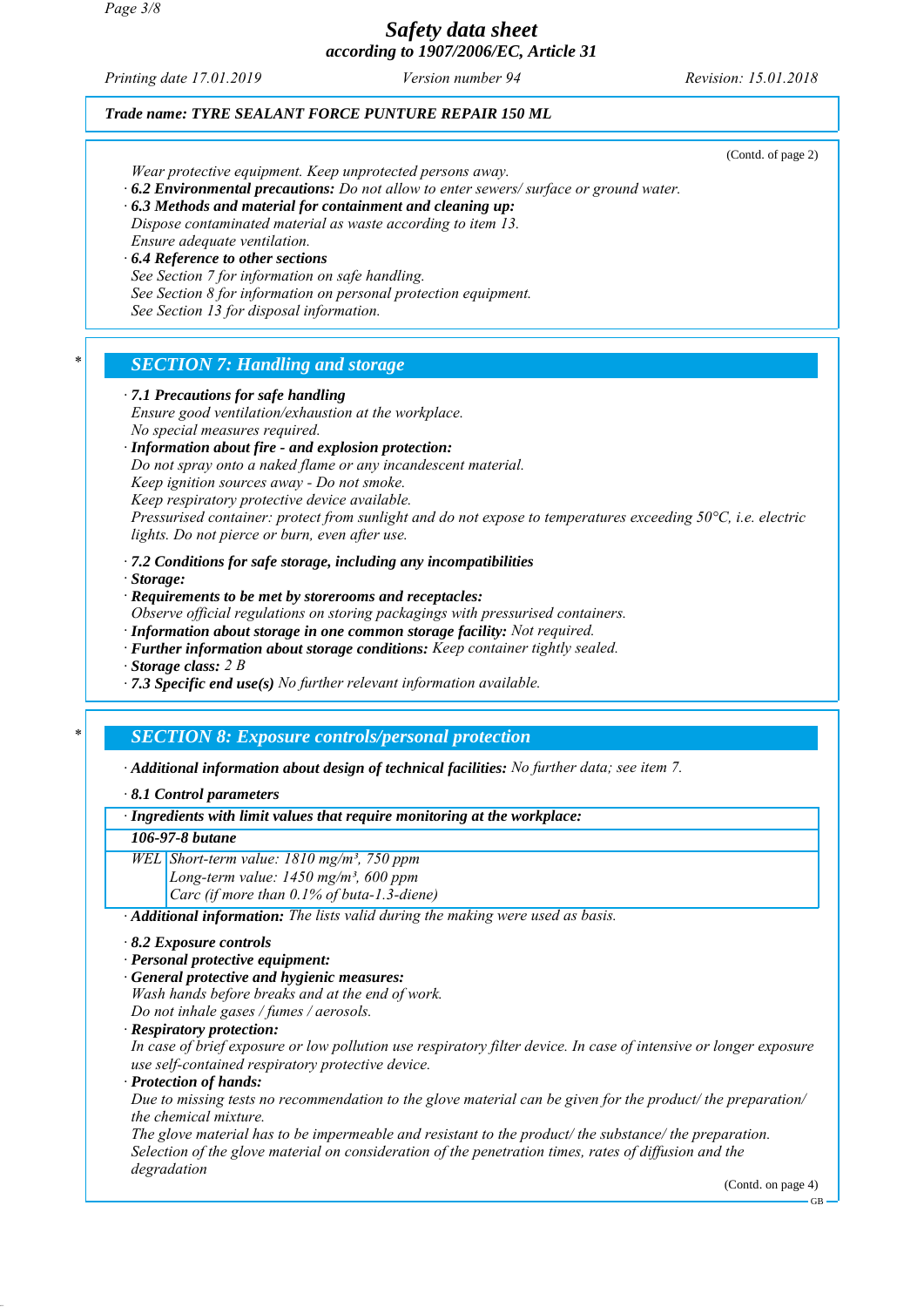*Printing date 17.01.2019 Revision: 15.01.2018 Version number 94*

### *Trade name: TYRE SEALANT FORCE PUNTURE REPAIR 150 ML*

(Contd. of page 3)

#### *· Material of gloves*

*The selection of the suitable gloves does not only depend on the material, but also on further marks of quality and varies from manufacturer to manufacturer. As the product is a preparation of several substances, the resistance of the glove material can not be calculated in advance and has therefore to be checked prior to the application.*

#### *· Penetration time of glove material*

*Butyl rubber gloves with a thickness of 0.4 mm are resistant to: Acetone: 480 min Butyl acetate: 60 min Ethyl acetate: 170 min Xylene: 42 min The exact break through time has to be found out by the manufacturer of the protective gloves and has to be observed. · Eye protection: Not required.*

| · 9.1 Information on basic physical and chemical properties          |                                                                                                 |
|----------------------------------------------------------------------|-------------------------------------------------------------------------------------------------|
| <b>General Information</b>                                           |                                                                                                 |
| $\cdot$ Appearance:                                                  |                                                                                                 |
| Form:                                                                | Aerosol                                                                                         |
| Colour:<br>· Odour:                                                  | White<br><b>Odourless</b>                                                                       |
| · Odour threshold:                                                   | Not determined.                                                                                 |
| $\cdot$ pH-value:                                                    | Not determined.                                                                                 |
| $\cdot$ Change in condition                                          |                                                                                                 |
| Melting point/freezing point:                                        | Undetermined.                                                                                   |
| Initial boiling point and boiling range: Not applicable, as aerosol. |                                                                                                 |
| · Flash point:                                                       | $0^{\circ}$ C (<32 $^{\circ}$ F)                                                                |
|                                                                      | Not applicable, as aerosol.                                                                     |
| · Flammability (solid, gas):                                         | Not applicable.                                                                                 |
| · Ignition temperature:                                              | 365 °C (689 °F)                                                                                 |
| · Decomposition temperature:                                         | Not determined.                                                                                 |
| $\cdot$ Explosive properties:                                        | Product is not explosive. However, formation of explosive air/<br>vapour mixtures are possible. |
| · Explosion limits:                                                  |                                                                                                 |
| Lower:                                                               | 1.5 $Vol\%$                                                                                     |
| <b>Upper:</b>                                                        | 10.9 Vol %                                                                                      |
| $\cdot$ Vapour pressure at 20 $\cdot$ C (68 $\cdot$ F):              | 3,500 hPa $(2,625.2 \text{ mm Hg})$                                                             |
| $\cdot$ Density at 20 $\cdot$ C (68 $\cdot$ F):                      | $0.71$ g/cm <sup>3</sup> (5.92 lbs/gal)                                                         |
| · Relative density                                                   | Not determined.                                                                                 |
| · Vapour density                                                     | Not determined.                                                                                 |
| $\cdot$ Evaporation rate                                             | Not applicable.                                                                                 |
| · Solubility in / Miscibility with                                   |                                                                                                 |
| water:                                                               | Not miscible or difficult to mix.                                                               |
| · Partition coefficient: n-octanol/water:                            | Not determined.                                                                                 |

(Contd. on page 5)

GB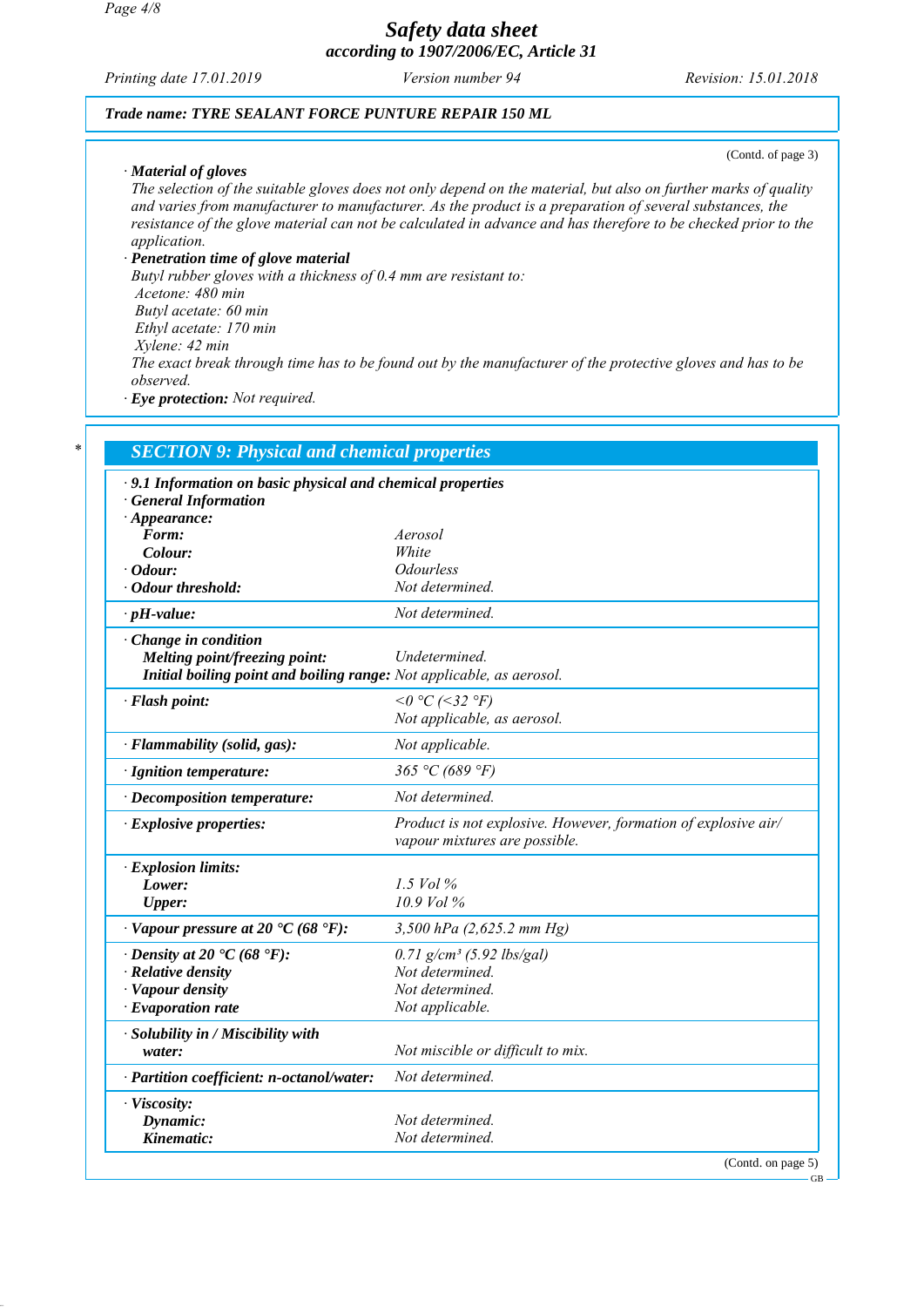*Printing date 17.01.2019 Revision: 15.01.2018 Version number 94*

### *Trade name: TYRE SEALANT FORCE PUNTURE REPAIR 150 ML*

|                               |                                            | (Contd. of page 4) |
|-------------------------------|--------------------------------------------|--------------------|
| $\cdot$ Solvent content:      |                                            |                    |
| Organic solvents:             | 50.0%                                      |                    |
| $\cdot$ EU-VOC:               | $478.9$ g/l                                |                    |
| $\cdot$ EU-VOC in %:          | 50.00 %                                    |                    |
| $\cdot$ Water:                | $36.2\%$                                   |                    |
| $\cdot$ VOC (EC)              |                                            |                    |
|                               | $478.9$ g/l                                |                    |
| $\cdot$ VOC-EU%               | 50.00 %                                    |                    |
| $\cdot$ Solids content:       | $13.6\%$                                   |                    |
| $\cdot$ 9.2 Other information | No further relevant information available. |                    |

### *\* SECTION 10: Stability and reactivity*

*· 10.1 Reactivity No further relevant information available.*

- *· 10.2 Chemical stability*
- *· Thermal decomposition / conditions to be avoided: No decomposition if used according to specifications.*
- *· 10.3 Possibility of hazardous reactions No dangerous reactions known.*
- *· 10.4 Conditions to avoid No further relevant information available.*
- *· 10.5 Incompatible materials: No further relevant information available.*
- *· 10.6 Hazardous decomposition products: No dangerous decomposition products known.*

## *\* SECTION 11: Toxicological information*

- *· 11.1 Information on toxicological effects*
- *· Acute toxicity Based on available data, the classification criteria are not met.*
- *· Primary irritant effect:*
- *· Skin corrosion/irritation Based on available data, the classification criteria are not met.*
- *· Serious eye damage/irritation Based on available data, the classification criteria are not met.*
- *· Respiratory or skin sensitisation Based on available data, the classification criteria are not met.*
- *· CMR effects (carcinogenity, mutagenicity and toxicity for reproduction)*
- *· Germ cell mutagenicity Based on available data, the classification criteria are not met.*
- *· Carcinogenicity Based on available data, the classification criteria are not met.*
- *· Reproductive toxicity Based on available data, the classification criteria are not met.*
- *· STOT-single exposure Based on available data, the classification criteria are not met.*
- *· STOT-repeated exposure Based on available data, the classification criteria are not met.*
- *· Aspiration hazard Based on available data, the classification criteria are not met.*

## *\* SECTION 12: Ecological information*

- *· 12.1 Toxicity*
- *· Aquatic toxicity: No further relevant information available.*
- *· 12.2 Persistence and degradability No further relevant information available.*
- *· 12.3 Bioaccumulative potential No further relevant information available.*
- *· 12.4 Mobility in soil No further relevant information available.*
- *· Additional ecological information:*
- *· General notes:*

*Water hazard class 1 (German Regulation) (Self-assessment): slightly hazardous for water Do not allow undiluted product or large quantities of it to reach ground water, water course or sewage system.*

- *· 12.5 Results of PBT and vPvB assessment*
- *· PBT: Not applicable.*
- *· vPvB: Not applicable.*

(Contd. on page 6) GB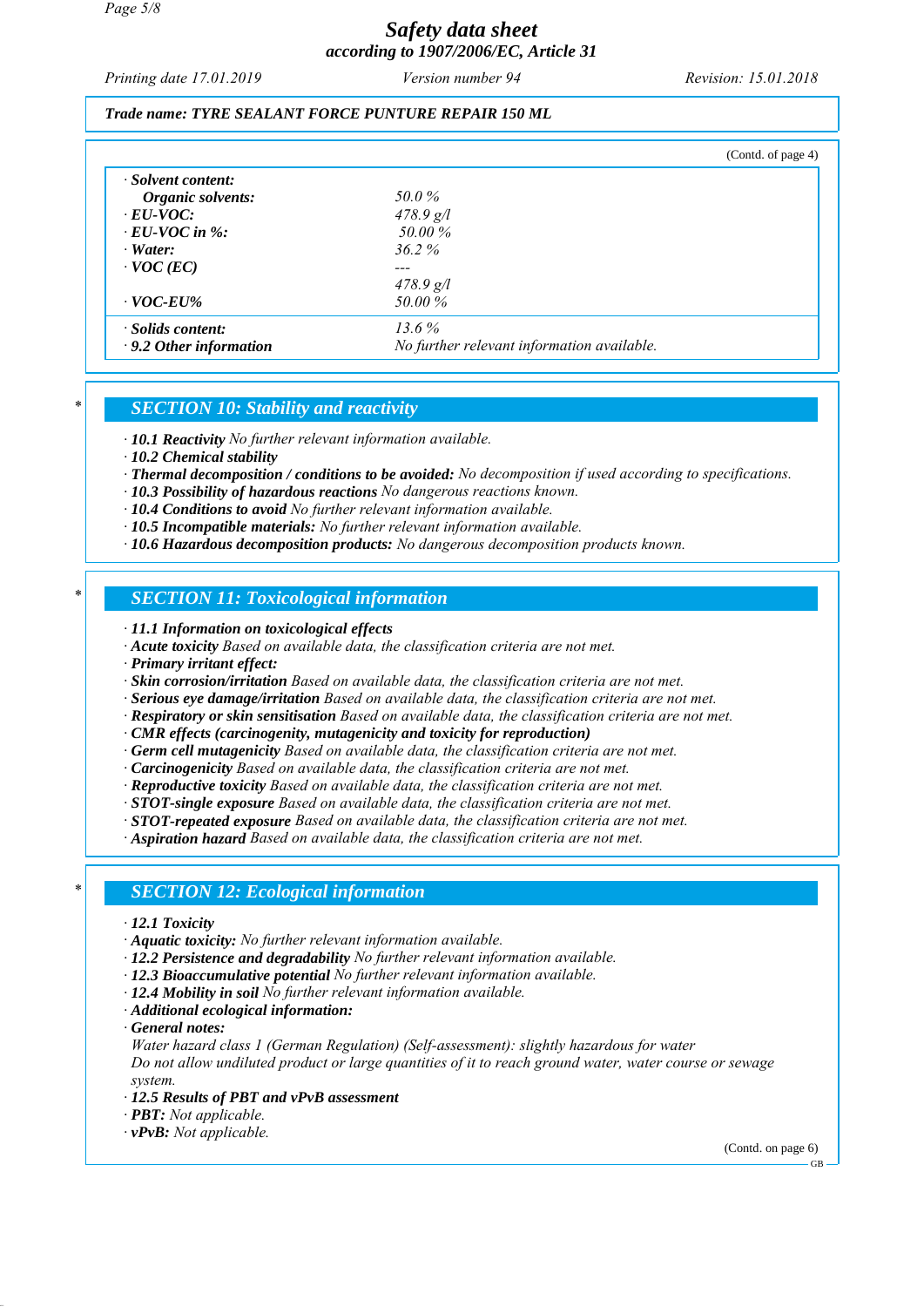*Page 6/8*

# *Safety data sheet according to 1907/2006/EC, Article 31*

*Printing date 17.01.2019 Revision: 15.01.2018 Version number 94*

(Contd. of page 5)

*Trade name: TYRE SEALANT FORCE PUNTURE REPAIR 150 ML*

*· 12.6 Other adverse effects No further relevant information available.*

## *\* SECTION 13: Disposal considerations*

### *· 13.1 Waste treatment methods*

*· Recommendation*

*Must not be disposed together with household garbage. Do not allow product to reach sewage system.*

| · European waste catalogue |  |
|----------------------------|--|
| $\sqrt{200113*}$ solvents  |  |

*15 01 04 metallic packaging*

*· Uncleaned packaging:*

*· Recommendation:*

*Disposal must be made according to official regulations.*

*Pressurized container: protect from sunlight and do not expose to temperatures exceeding 50°C. Do not pierce or burn, even after use.*

*Do not spray on a naked flame or any incandescent material.*

| $\cdot$ 14.1 UN-Number<br>ADR, IMDG, IATA           | UN1950              |
|-----------------------------------------------------|---------------------|
|                                                     |                     |
| $\cdot$ 14.2 UN proper shipping name<br>$\cdot$ ADR | 1950 AEROSOLS       |
| $\cdot$ IMDG                                        | <b>AEROSOLS</b>     |
| $\cdot$ IATA                                        | AEROSOLS, flammable |
|                                                     |                     |
| $\cdot$ 14.3 Transport hazard class(es)             |                     |
| $\cdot$ ADR                                         |                     |
|                                                     |                     |
|                                                     |                     |
| · Class                                             | 2 5F Gases.         |
| $\cdot$ Label                                       | 2.1                 |
|                                                     |                     |
| $\cdot$ IMDG, IATA                                  |                     |
|                                                     |                     |
|                                                     |                     |
|                                                     |                     |
| · Class                                             | 2.1                 |
| $\cdot$ Label                                       | 2.1                 |
|                                                     |                     |
| · 14.4 Packing group                                |                     |
| ADR, IMDG, IATA                                     | not regulated       |
| · 14.5 Environmental hazards:                       | Not applicable.     |
| · 14.6 Special precautions for user                 | Warning: Gases.     |
| · Danger code (Kemler):                             |                     |
| · EMS Number:                                       | $F-D, S-U$          |

GB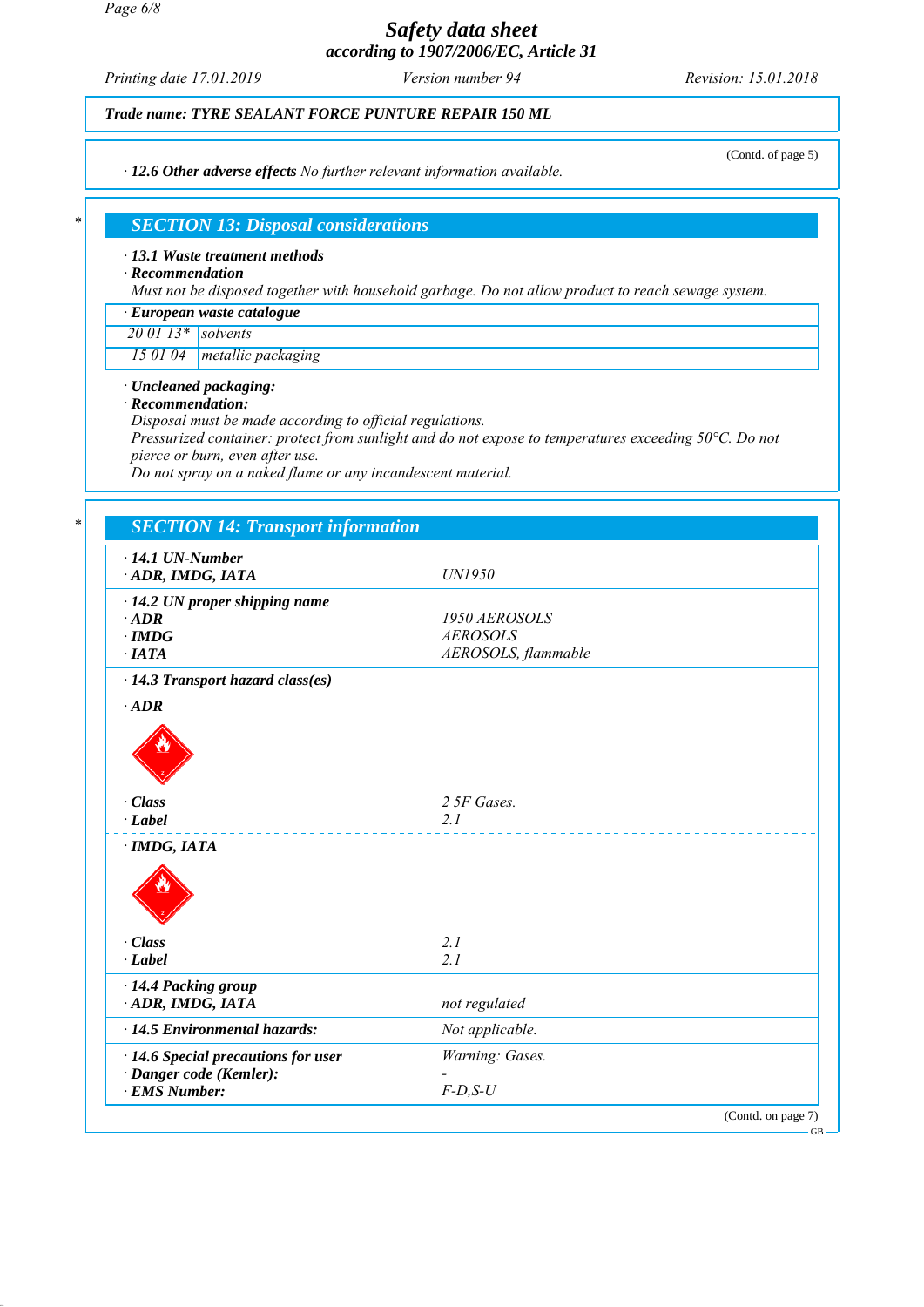*Page 7/8*

# *Safety data sheet according to 1907/2006/EC, Article 31*

*Printing date 17.01.2019 Revision: 15.01.2018 Version number 94*

# *Trade name: TYRE SEALANT FORCE PUNTURE REPAIR 150 ML*

|                                                                                           | (Contd. of page 6)                                                                                                                                                                                                                                                                                                                                                                                                                                                                                                                                                                   |
|-------------------------------------------------------------------------------------------|--------------------------------------------------------------------------------------------------------------------------------------------------------------------------------------------------------------------------------------------------------------------------------------------------------------------------------------------------------------------------------------------------------------------------------------------------------------------------------------------------------------------------------------------------------------------------------------|
| <b>Stowage Code</b><br>· Segregation Code                                                 | SW1 Protected from sources of heat.<br>SW22 For AEROSOLS with a maximum capacity of 1 litre:<br>Category A. For AEROSOLS with a capacity above 1 litre:<br>Category B. For WASTE AEROSOLS: Category C, Clear<br>of living quarters.<br>SG69 For AEROSOLS with a maximum capacity of 1 litre:<br>Segregation as for class 9. Stow "separated from" class 1<br>except for division 1.4. For AEROSOLS with a capacity<br>above 1 litre: Segregation as for the appropriate<br>subdivision of class 2. For WASTE AEROSOLS:<br>Segregation as for the appropriate subdivision of class 2. |
| $\cdot$ 14.7 Transport in bulk according to Annex II of<br><b>Marpol and the IBC Code</b> | Not applicable.                                                                                                                                                                                                                                                                                                                                                                                                                                                                                                                                                                      |
| · Transport/Additional information:                                                       |                                                                                                                                                                                                                                                                                                                                                                                                                                                                                                                                                                                      |
| $\cdot$ ADR<br>$\cdot$ Limited quantities (LQ)<br>$\cdot$ Excepted quantities (EQ)        | IL<br>Code: E0<br>Not permitted as Excepted Quantity<br>Code: E0<br>Not permitted as Excepted Quantity                                                                                                                                                                                                                                                                                                                                                                                                                                                                               |
| · Transport category<br>· Tunnel restriction code                                         | $\overline{D}$                                                                                                                                                                                                                                                                                                                                                                                                                                                                                                                                                                       |
| $\cdot$ IMDG<br>$\cdot$ Limited quantities (LQ)<br>$\cdot$ Excepted quantities (EQ)       | IL<br>Code: E0<br>Not permitted as Excepted Quantity<br>Code: E0<br>Not permitted as Excepted Quantity                                                                                                                                                                                                                                                                                                                                                                                                                                                                               |
| · UN "Model Regulation":                                                                  | <b>UN 1950 AEROSOLS, 2.1</b>                                                                                                                                                                                                                                                                                                                                                                                                                                                                                                                                                         |

# *\* SECTION 15: Regulatory information*

*· 15.1 Safety, health and environmental regulations/legislation specific for the substance or mixture*

*· Directive 2012/18/EU*

*· Named dangerous substances - ANNEX I None of the ingredients is listed.*

*· Seveso category P3a FLAMMABLE AEROSOLS*

*· Qualifying quantity (tonnes) for the application of lower-tier requirements 150 t*

*· Qualifying quantity (tonnes) for the application of upper-tier requirements 500 t*

*· REGULATION (EC) No 1907/2006 ANNEX XVII Conditions of restriction: 3*

*· National regulations:*

*· Other regulations, limitations and prohibitive regulations*

*· Substances of very high concern (SVHC) according to REACH, Article 57*

*None of the ingredients is listed.*

*· 15.2 Chemical safety assessment: A Chemical Safety Assessment has not been carried out.*

# *\* SECTION 16: Other information*

*This information is based on our present knowledge. However, this shall not constitute a guarantee for any specific product features and shall not establish a legally valid contractual relationship.*

#### *· Relevant phrases*

*H220 Extremely flammable gas.*

(Contd. on page 8)

GB